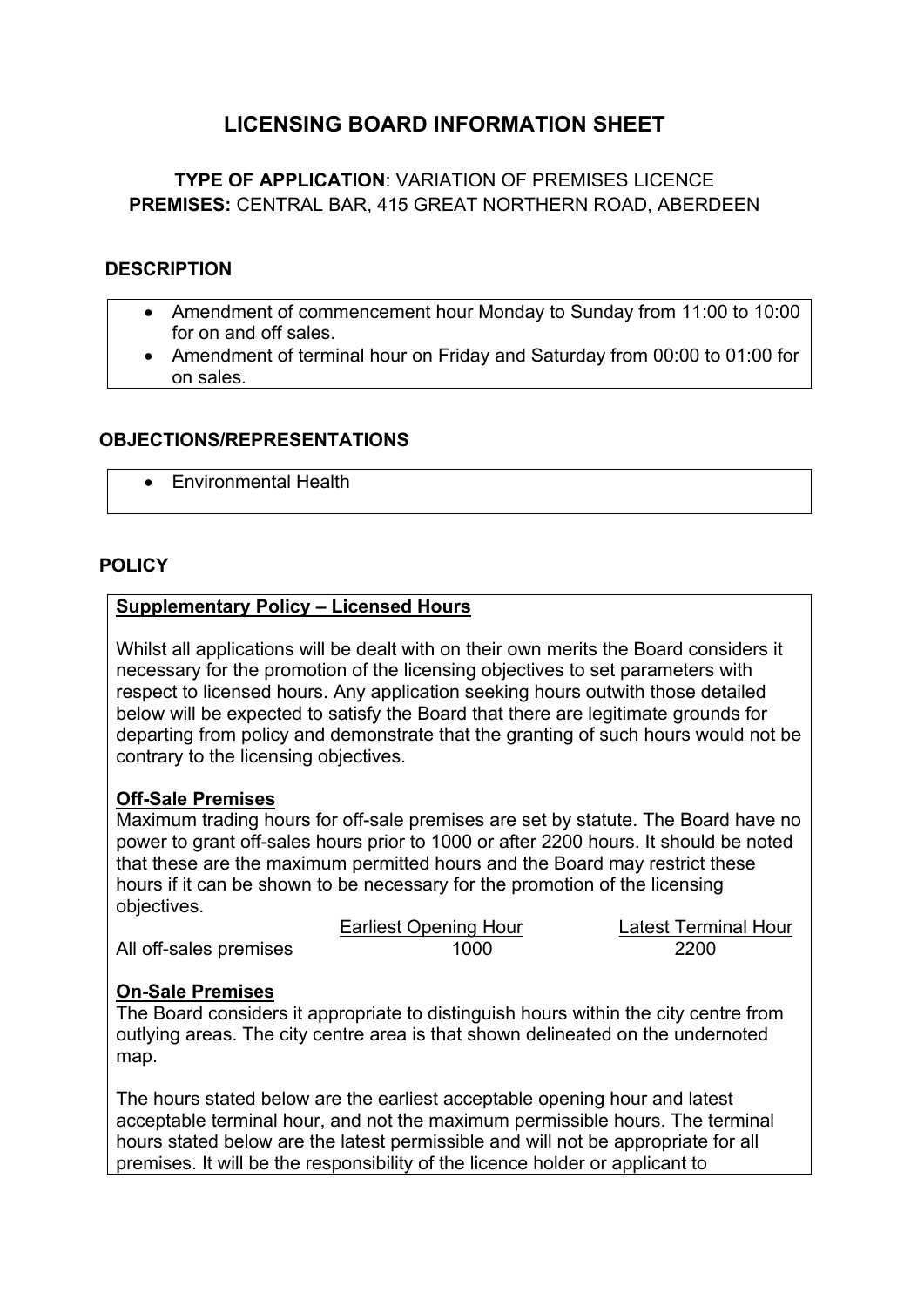demonstrate that the premises is suitable for the hours sought. Additional conditions will normally be added to all premises seeking licensed hours after 1am including but not limited to CCTV, door stewards and radiolink. A link to examples of the standard local conditions can be found in the Supplementary Policy on General Licensing Matters.

The Board considers 15 hours continuous trading to be reasonable within any 24 hour period and so the opening or terminal hour should be adjusted accordingly to comply with this requirement.

The opening hours for casinos remains in line with the statutory hours in terms of the Gambling Act 2005, namely 1200 – 0600 daily.

| <b>Outwith City Centre</b> | <b>Earliest Opening Hour</b> | <b>Latest Terminal Hour</b> |
|----------------------------|------------------------------|-----------------------------|
| Sunday to Thursday         | 1000                         | 0000                        |
| Friday & Saturday          | 1000                         | 0100                        |
|                            |                              |                             |
|                            |                              |                             |
| <b>City Centre</b>         | <b>Earliest Opening Hour</b> | <b>Latest Terminal Hour</b> |
| Sunday to Thursday         | 1000                         | 0200                        |
| Friday & Saturday          | 1000                         | 0300                        |

# **Preventing Public Nuisance**

The Board believes that licensed premises have the potential to have a significant impact on communities. It wishes to maintain and protect the amenity of the surrounding neighbourhoods whilst recognising the valuable cultural and social aspects of such premises.

Whilst licensing powers are not the main statutory mechanism for dealing with public nuisance in general the Board will interpret public nuisance in a wider sense where it relates to the operation of licensed premises, and in particular issues such as noise and litter.

Again, a number of factors should be considered including, but not limited to:

- Location of premises. In particular the proximity to residential or noise sensitive premises such as medical facilities, sheltered housing, schools, places of worship, nurseries and suchlike.
- Hours of operation. Closely related to the location of the premises, the hours of operation should reflect what is appropriate for the surrounding neighbourhood. The terminal hours indicated in the Supplementary Policy on Licensed Hours are the maximum available and will not be suitable for all premises.
- Nature of activities. Any activities carried on in the licensed premises should not be detrimental to the ambience of the locality.
- Outdoor areas. The Board will include a Supplementary Policy on this issue, but applicants will require to ensure that the inclusion of an outdoor licensed